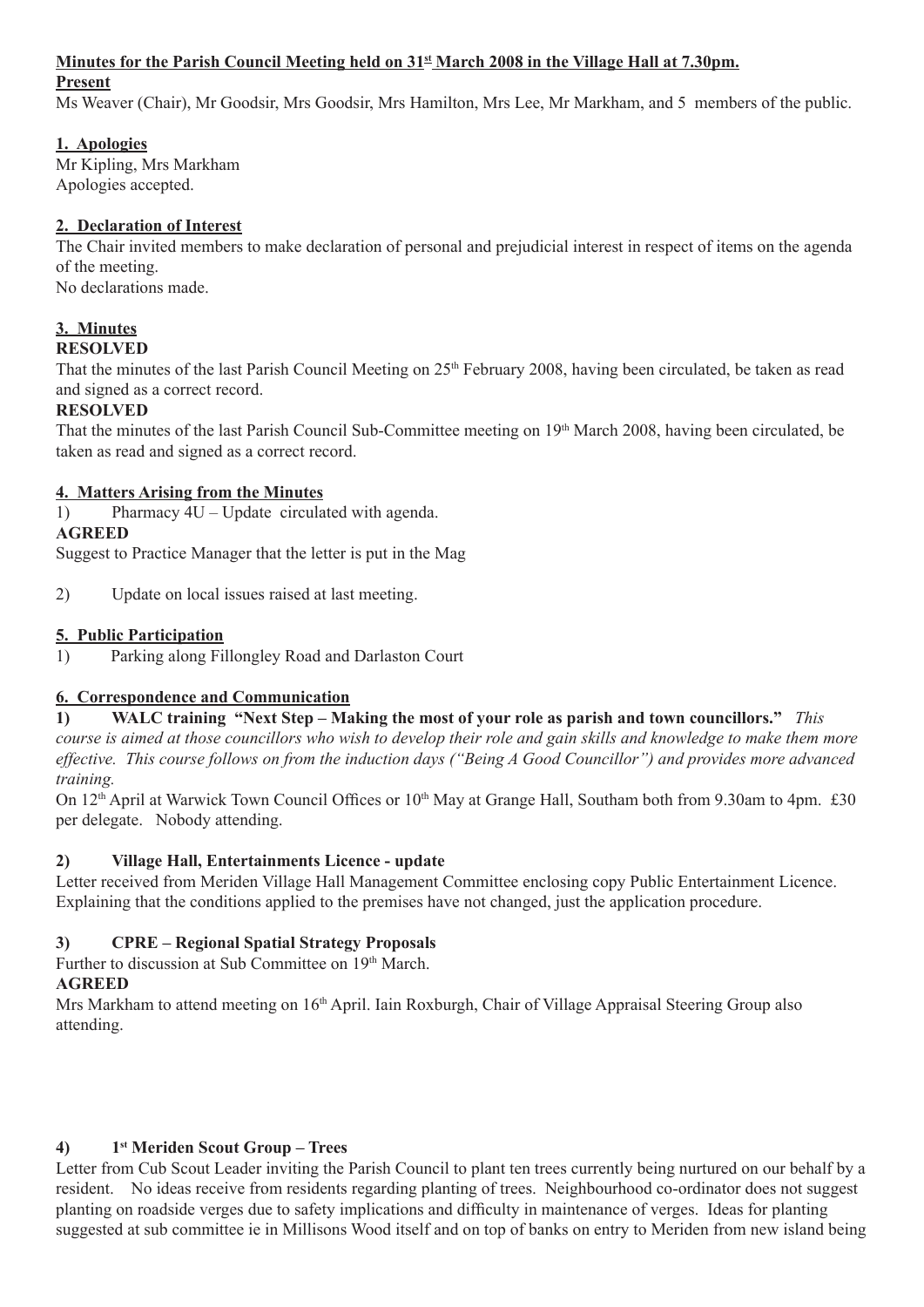investigated by Clerk. Invitation to tree planting service at Scout Hut on 8<sup>th</sup> April at 6.30pm.

# **5) Internal Auditor**

Letter of resignation received from current internal auditor.

### **AGREED**

Clerk to write thanking him for his assistance in the past.

### **6) Internal Auditor new appointment**

Clerk has obtained estimates from internal auditors to carry out our internal audit for financial year 2007/2008 as follows:

- Whalley & Co as used by Balsall Common Parish Council described as being very through. Estimated fee £500.
- Mr Wilcox (retired accountant) used by Barston Parish Council retired accountant. Does not wish to charge for his work.
- Berkswell PC their internal auditor does not wish to take on any further work.
- Letter received from Diane Malley offering services as internal auditor with a fee of £175. Also offering services to assist the Responsible Finance Officer.

### **RESOLVED**

Mr Wilcox to be appointed as internal auditor for 2007/2008. Clerk to send letter of appointment.

### **7) West Midlands Police – Rural Assembly Meeting**

Copy of minutes for meeting in January on circulation. Next meeting Thursday 10<sup>th</sup> April 2008 at 7.30pm in the Civic Suite at the Council House.

### **AGREED**

Mr Markham or Mrs Hamilton to attend.

### **8) Warwickshire County Council – Revised Minerals and Waste Development Scheme**

Letter on circulation detailing the revised timetable for the preparation of the Minerals Local Development Framework. Comments to be forwarded to Clerk.

#### **9) Heart of England Way Association – Bench & Interpretation Board Meriden Church**

A bench and interpretation board are to be installed on a lectern, on the grass verge outside the churchyard wall of St Lawrence. Previous discussions/meetings have been carried out with the previous Clerk and Chair of the Parish Council together with Michael Dawkins. The Association now have sufficient funds to proceed and send a draft of the layout of the panel.

#### **AGREED**

No comments to be made. Clerk to write to HoEWA.

#### **10) Solihull MBC – Local Development Framework Stakeholder Conference 10th April 2008, 9.30am and 1pm at the Library Studio Solihull.**

To provide an opportunity to debate key issues important to the Local Development Framework which Solihull are now in the process of producing. Within the Local Development Framework is the Core Strategy which establishes the key elements of the planning framework for Solihull and set out the vision for the long-term future development of the Borough.

#### **AGREED**

Clerk to attend.

### **11) Solihull MBC – Identifying Lane for Development in Solihull Borough - Survey**

To assist in preparing the new development plan for the Borough by identifying sites that may be suitable for meeting the Borough's development needs. Survey in which we can identify sites we would like to see developed or redeveloped.

#### **AGREED**

Nil response.

#### **12) Solihull MBC Neighbourhood Manager – Ward Strategy**

Solihull MBC is working on an action plan for Neighbourhood Management in 2008/2009 and are reviewing their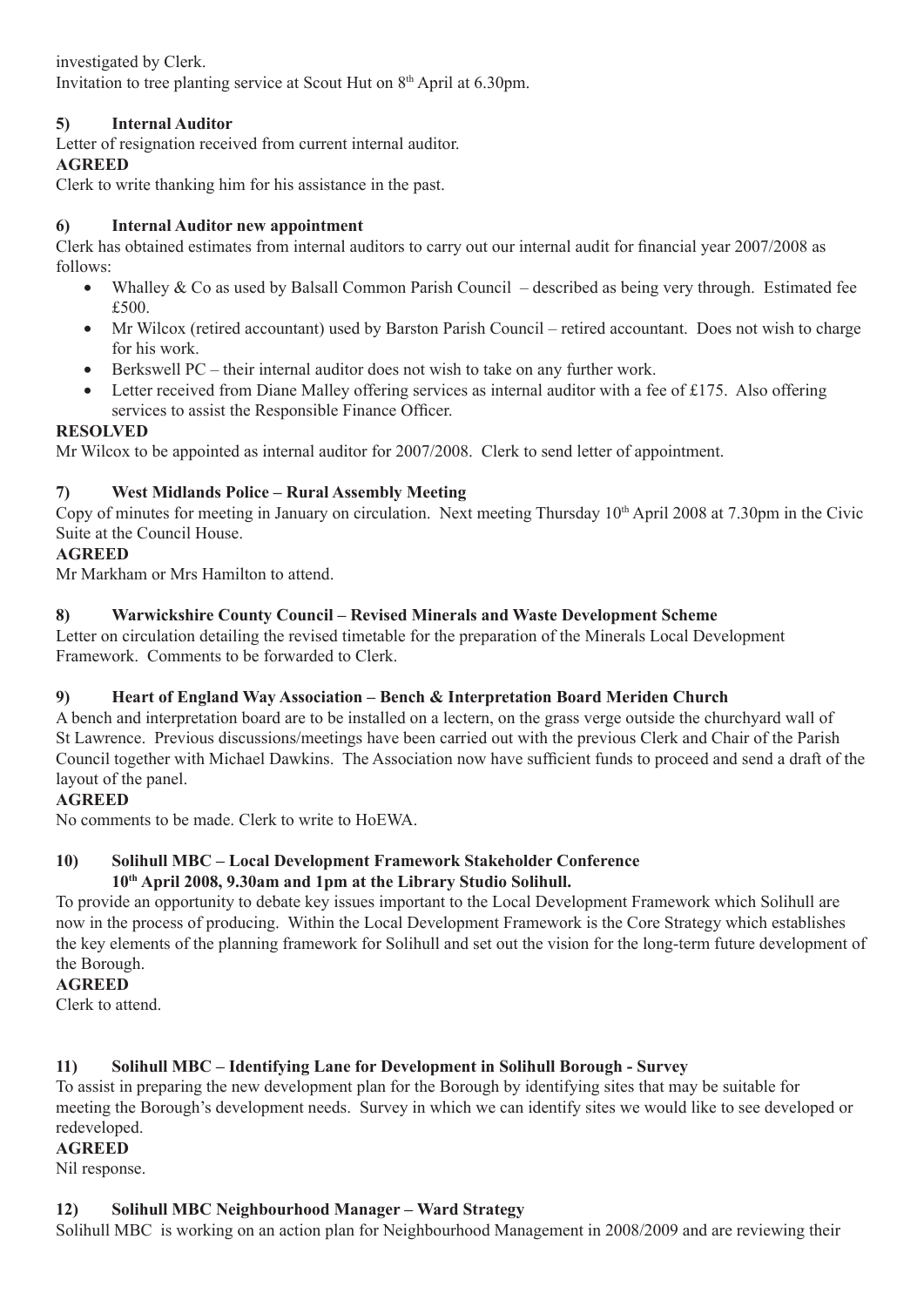priorities for next year. They would like to know whether we think that the top 3 local priorities (parking on the grass verges, litter (especially in central Balsall Common) and the poor state of roads especially in some rural areas) have remained the same or whether they should change.

### **AGREED**

To await outcome of Village Appraisal Questionnaire which will state what our priorities will be.

### **ADDITIONAL**

#### **13 Letter from resident – football on The Green**

Clerk has responded accordingly ie no bylaws, nothing we can do as a Parish Council. Police informed and local PSCO will be attending during day over Easter holidays and in the evenings thereafter. Clerk to look into amending current bylaws.

#### **14 Village Hall Management Committee**

Letter questioning why the donation was reduced this financial year to £750.

#### **AGREED**

Clerk to respond accordingly.

### **7. Receive Reports**

### **1) Police Priority Setting Meeting**

- Community Speed Watch currently being trialled in Tidbury Green soon to be spread through borough, including Meriden.
- Mobile speed enforcement cameras on Fillongley Road and Main Road were very successful this week. Ten fines in one hour. Speed in these areas to be monitored by traffic officers.
- The Green local PSCO will patrol more frequently as of next week.
- Sport England football sessions currently being provided in other areas are proving successful. West Midlands Police securing additional funding to provide sessions in Meriden and Dorridge. They have purchased an inflatable football pitch. To commence in a couple of months.
- CCTV M King to providing Meriden Parish Council with costings / details of Dome Hawk cameras. These are placed on top of street lighting columns. They are not continually monitored but if there is an incident the relevant recording can be downloaded.
- Parking in Albert Road. Police have been in contact with Sue East and have asked for the double yellow lines to be extended further up Albert Road and for parking restriction signs to be put in place.
- Identification for collectors of the village appraisal questionnaire. It is recommended that the Parish Council write to the Borough Commander with the collection dates. If we produce a leaflet to go out with the questionnaire stating the dates of collection, they will stamp it with a West Midlands Police telephone number for residents to confirm the ID of collectors.

### **2) Meeting with Tracy Bryan, Manager Youth Services, Knowle**

Tracy is a Youth Services Manager developing new group activities. She has successfully set a group up in Knowle for children aged 13-19. She can assist us in setting up activities for youth in Meriden. Tracy is currently obtaining information from pupils at Heart of England School as to their desires for activities/needs and will report back to us. Information being obtained from Scout Hut re availability and facilities.

#### **8. Village Matters**

#### **1) Maxstoke Lane Development and New Playing Fields update.**

The following was agreed at the sub committee meeting and to be ratified at next Parish Council Meeting on 31<sup>st</sup> March.

#### **RATIFIED**

Chair and Vice Chair to attend meeting on 26th March. Awaiting response from Mike Swallow on action points raised. **RATIFIED**

Clerk to seek clarification of whether the endowment monies are held in trust continually or whether it is just until Solihull MBC certify that no further monies are to be spent or received, upon which the the Parish Council will receive their share. Also clarification on the lapse of the Development Agreement due to the conditions not being met.

Clerk to seek clarification of whether the costs of alterations to Maxstoke Lane should come out of the gross proceeds of sale.

Soil survey concluded at existing playing fields site on  $25<sup>th</sup>$  and  $26<sup>th</sup>$  March.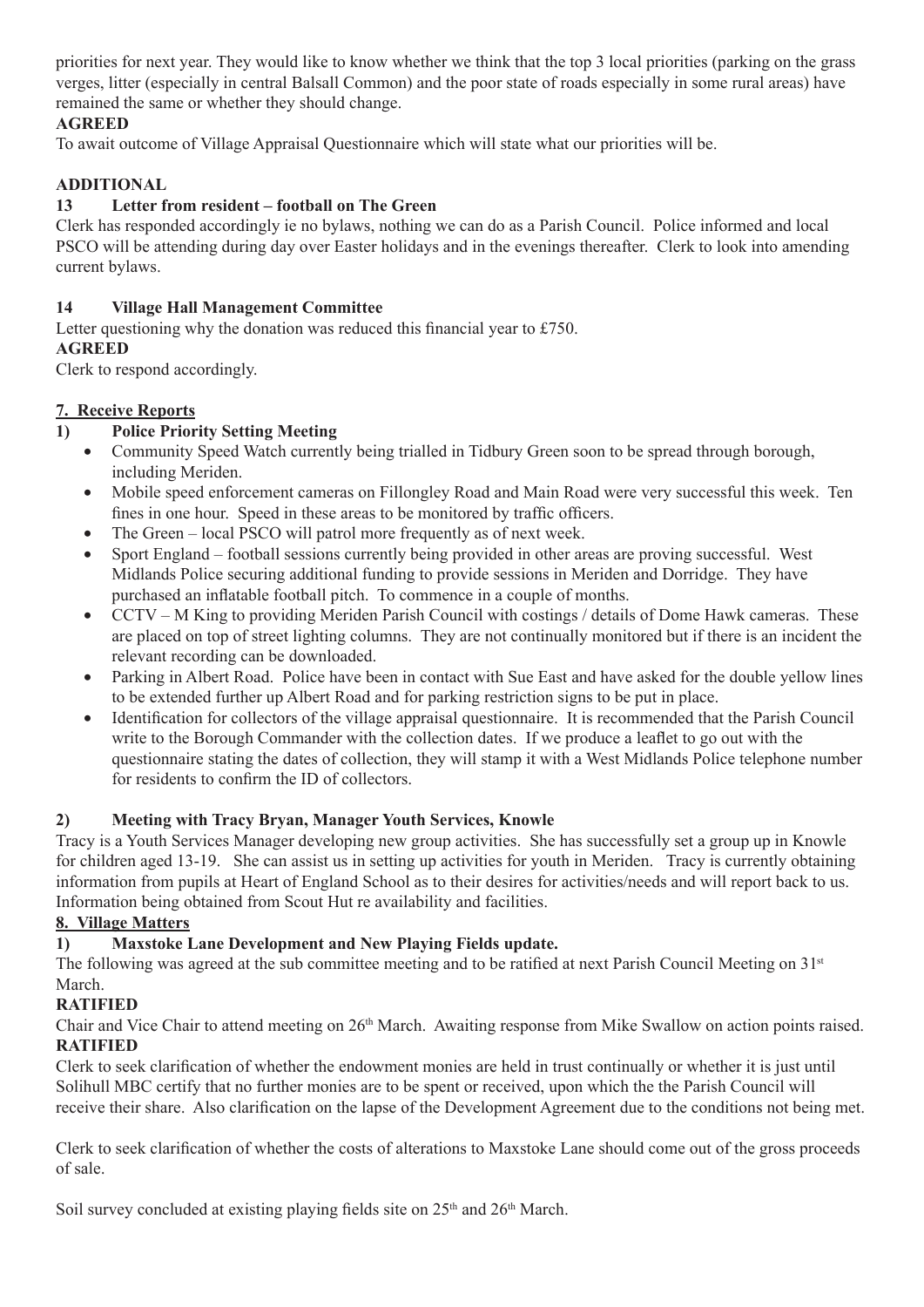New date 30th April, 7.30pm at the Village Hall for the open meeting with the developers. Developers have requested a pre-meeting with the Parish Council. Chair and Chair of Village Appraisal Steering Group to provide suitable dates we commencing 21<sup>st</sup> April.

### **2) Tennis Courts - update**

Spar shop have agreed to hold a key to the tennis courts. Clerk also has a key.

# **3) Archery Road – Parking Displacement Programme**

The grass verge has been replaced with six parking bays. With a footpath around it and the replanting of a tree. All carried out through a parking displacement scheme run by Solihull MBC. Archery Road was assessed in October 2006 after which it was placed as a "priority" scheme. Residents were consulted in September 2007 and Solihull MBC received 83% support from those residents. Neighbouring Kittermaster Road was also offered a scheme, however Solihull MBC did not get the requisite support and the scheme was abandoned.

# **4) Development adjacent to 53 Fillongley Road – removal of hedgerow**

The removal of the hedge was authorised through the approval of Drawing No.1258-LL-01c (soft landscape proposals) in discharge of condition 12. This drawing was agreed by Solihull MBC Landscape Team, and approved by the case officer, and states "existing over mature hedgerow remnant to be removed including young Ash tree ..." . It also shows the new boundary fence. In these circumstances there is no apparent breach of planning control and Solihull MBC will not be able to pursue the matter any further. However there is also a lot of new planting to go in along that boundary (and around the rest of the site) - but that would normally be done towards the very end of the development.

#### **5) Village Appraisal Update RESOLVED**

Contract with ESOS to be signed by Clerk.

Very useful feedback was obtained through the pilot questionnaire and the actual questionnaire is being amended to incorporate that feedback. Hoped to distribute the final questionnaire in the last week of April. Quotes for printing as follows:

| Peter Jackling Independent Data Analysis Limited (4 sheets of A3) | £1650        |
|-------------------------------------------------------------------|--------------|
| <b>ESOS</b>                                                       | £1549 - 1776 |
| Norwood Press                                                     | £545/575     |
| <b>RESOLVED</b>                                                   |              |

Norwood Press to be instructed to print questionnaire.

There is still a need to recruit more volunteers for the distribution and collection of the questionnaire. If you know anybody who would be willing to assist please let Paul Lee/Melanie Lee know.

A prize draw is planned to encourage residents to complete the questionnaire. Local businesses being approached by Mel Lee.

Another newsletter is planned for the beginning/middle of April. This will inform residents of the forthcoming questionnaire etc.

### **RESOLVED**

That printing be carried out by Norwood Press on same terms as previous newsletters (ie black and white, A4 double sided) as the two previous newsletters.

### **6) Meriden Festival 2008**

Clerk has attended the last two Meriden Festival organisation meetings. The Meriden Festival Committee received verbal confirmation from the previous Parish Council that they would receive a grant for £150 towards the running of the Megaride. No grant has been received. Clerk can find no reference to this in the previous minutes. The Festival committee have sufficient funding to cover costs this year but will require assistance next year. They have requested that the Parish Council consider whether they could give a donation. (Donations have been given by the Methodist Church, The Centre and the Rotary Club).

### **RESOLVED**

To budget for a donation of £2150 next financial year.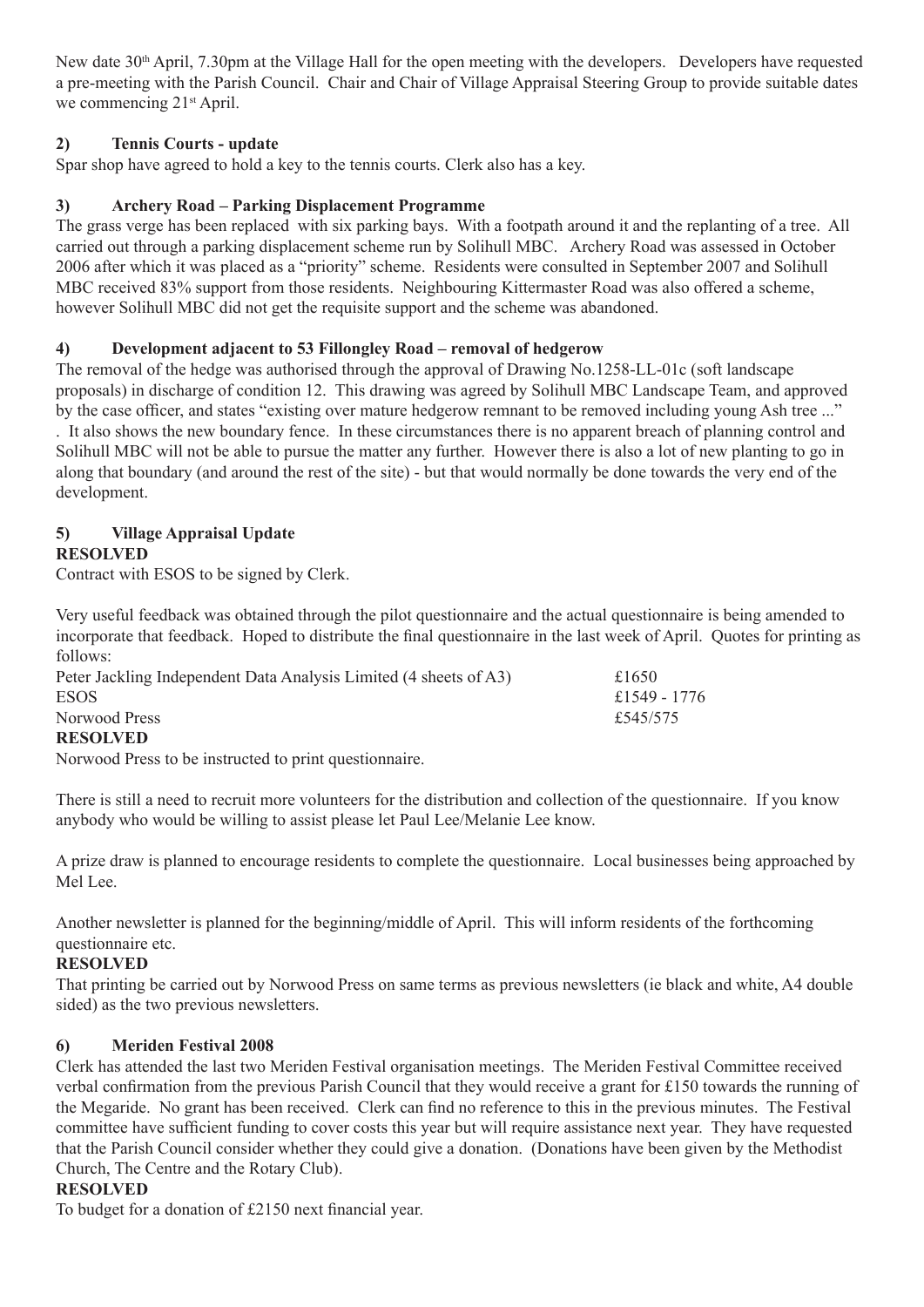# **7) School Governors - update**

Further to discussion at Sub Committee on 19<sup>th</sup> March, a letter has been sent to Mrs Smith, Headteacher at Meriden C of E school confirming Mrs Goodsir as School Governor.

### **9. Planning Matters**

### **1) P/A2008/397 – Fir Tree Cottage, Hampton Lane, Meriden**

Listed building consent for the demolition of two principally wood framed stores and replacement with a brick and tile link between the house and existing brick outbuilding.

### **RATIFIED**

No observation.

### **2) P/A2008/398 – Fir Tree Cottage, Hampton Lane, Meriden**

Demolition of two principally wood framed stores and replacement with a brick and tile link between the house and existing brick outbuilding.

### **RATIFIED**

No observation.

### **3) P/A2007/2882 – Lodge Green Farmhouse, Lodge Green Lane, Meriden**

Erection of a purpose built replacement kennel building in connection with the existing gun dog training use. Solihull MBC grants full plans approval. Subject to conditions.

### **4) P/A2002/2799 – Meriden Hotel 115 Main Road Meriden**

Change of use to hot food takeaway to part of the property. Solihull MBC grants full plans approval. Subject to conditions.

### **5) P/A2008/460 – Rosslyn Old Road, Meriden**

Two storey side extension to form lounge with master bedroom and en suite to first floor. **RATIFIED**

Concerns over percentage increase. Neighbour notification.

### **6) P/A2008/110 – 7 Glovers Close, Meriden**

Construct bedrooms and first floor level. Extension of garage and internal alterations. Solihull MBC grants full plans approval. Subject to conditions

#### **7) P/A2008/250 – 30 Grace Road, Millisons Wood**

Rear single storey extension to form kitchen/breakfast and new dayroom

#### **RESOLVED**

Leave to neighbour notification.

#### **8) P/A2008/546 – 27 Albert Road, Millisons Wood**

First floor extension at rear and alterations to ground floor **RESOLVED**

Leave to neighbour notification.

### **9) PA2007/2816 – Deers Leap, Hampton Lane, Meriden**

Single storey and two storey extensions to front rear and sides with detached double garage. Solihull MBC grants full plans approval. Subject to conditions.

#### **10) P/A2008/322 – Swallowfield, Hampton Lane, Meriden**

Two storey rear living room, dining and kitchen extension with two bedrooms and en suites over. Solihull MBC grants full plans approval. Subject to conditions.

#### **11) P/A2008/22 – Birmingham International Airport**

### **ADDITIONAL**

**12) P/A2008/565 – The Bakersfield, Hollyberry End, Meriden** Steel framed agricultural building to be used for turkey rearing. **RESOLVED**